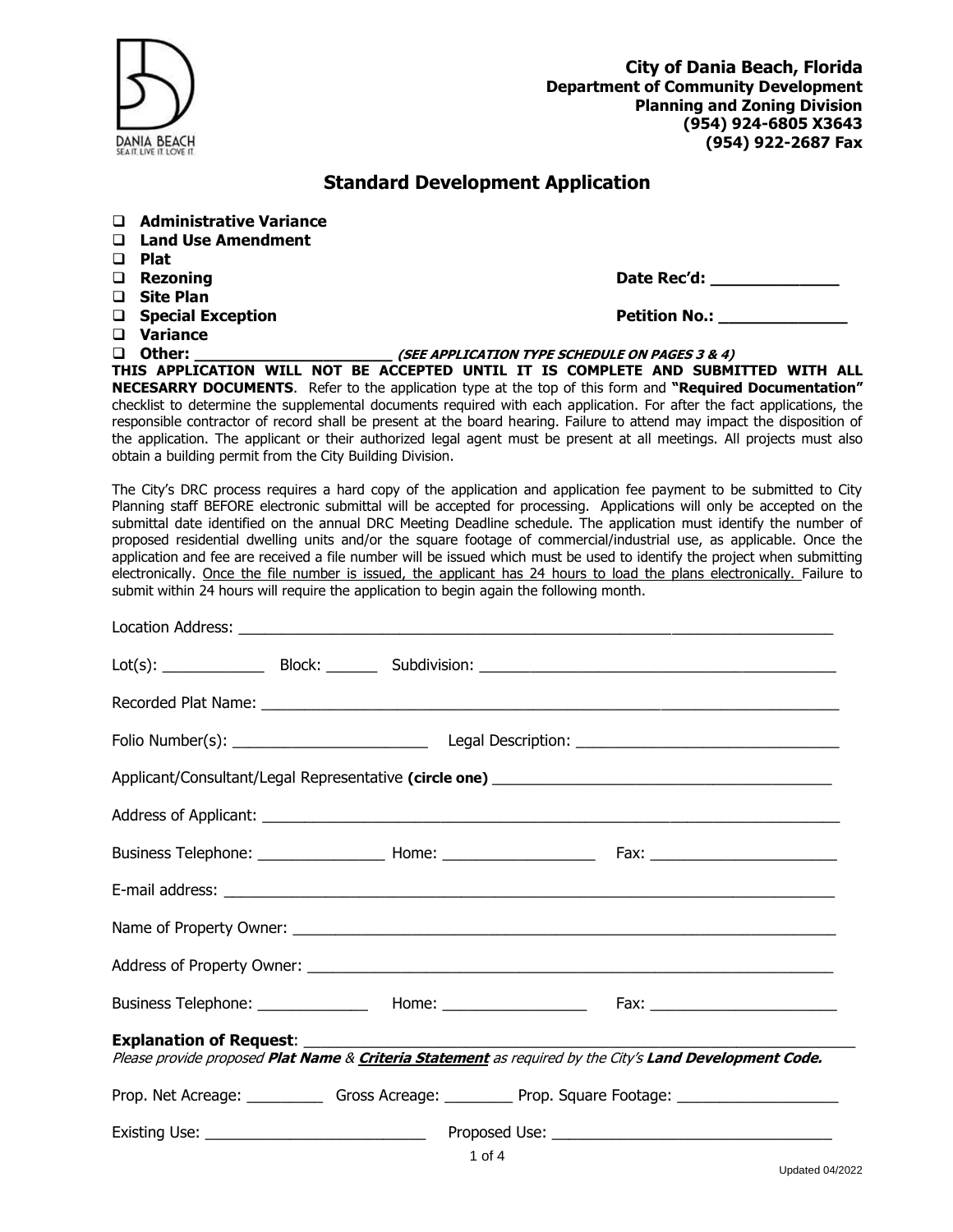|          |  |  | Is property owned individually, by a corporation, association, or a joint |  |  |
|----------|--|--|---------------------------------------------------------------------------|--|--|
| venture? |  |  |                                                                           |  |  |

# **AUTHORIZED REPRESENTATIVE**

| I/we are fully aware of the request being made to the City of Dania Beach. If I/We are<br>(individual/firm) to represent me/us in all matters related to this application. I/we<br>hereby acknowledge that the applicable fee was established to offset administrative<br>costs and is not refundable. |                                       |  |  |  |
|--------------------------------------------------------------------------------------------------------------------------------------------------------------------------------------------------------------------------------------------------------------------------------------------------------|---------------------------------------|--|--|--|
| I/we are fully aware that all approvals automatically expire within 12 months of City<br>of Dania Beach Planning and Zoning Board or City Commission approval, or pursuant to<br>the expiration timeframe listed in Part 6 of the Dania Beach Land Development Code.                                   |                                       |  |  |  |
| <b>STATE OF FLORIDA</b><br><b>COUNTY OF BROWARD</b><br>The foregoing instrument<br><b>Was acknowledged</b>                                                                                                                                                                                             |                                       |  |  |  |
|                                                                                                                                                                                                                                                                                                        |                                       |  |  |  |
| By:                                                                                                                                                                                                                                                                                                    |                                       |  |  |  |
| (Print name of person acknowledging)                                                                                                                                                                                                                                                                   | (Joint owner signature if applicable) |  |  |  |
|                                                                                                                                                                                                                                                                                                        |                                       |  |  |  |
| (Signature of Notary Public - State of                                                                                                                                                                                                                                                                 |                                       |  |  |  |
| Personally known ______ or Produced Identification _______                                                                                                                                                                                                                                             |                                       |  |  |  |
| Type of identification produced: _____________________ or Drivers License ____________                                                                                                                                                                                                                 |                                       |  |  |  |
| *If joint ownership, both parties must sign. If partnership, corporation or<br>association, an authorized officer must sign on behalf of the group. A notarized<br>letter of authorization from the owner of record must accompany the<br>application if an authorized agent signs for the owner(s).   |                                       |  |  |  |

## **NO APPLICATION WILL BE AUTOMATICALLY SCHEDULED FOR A MEETING.**

# **ALL APPLICATIONS MUST BE DETERMINED COMPLETE BY STAFF BEFORE PROCESSING OCCURS.**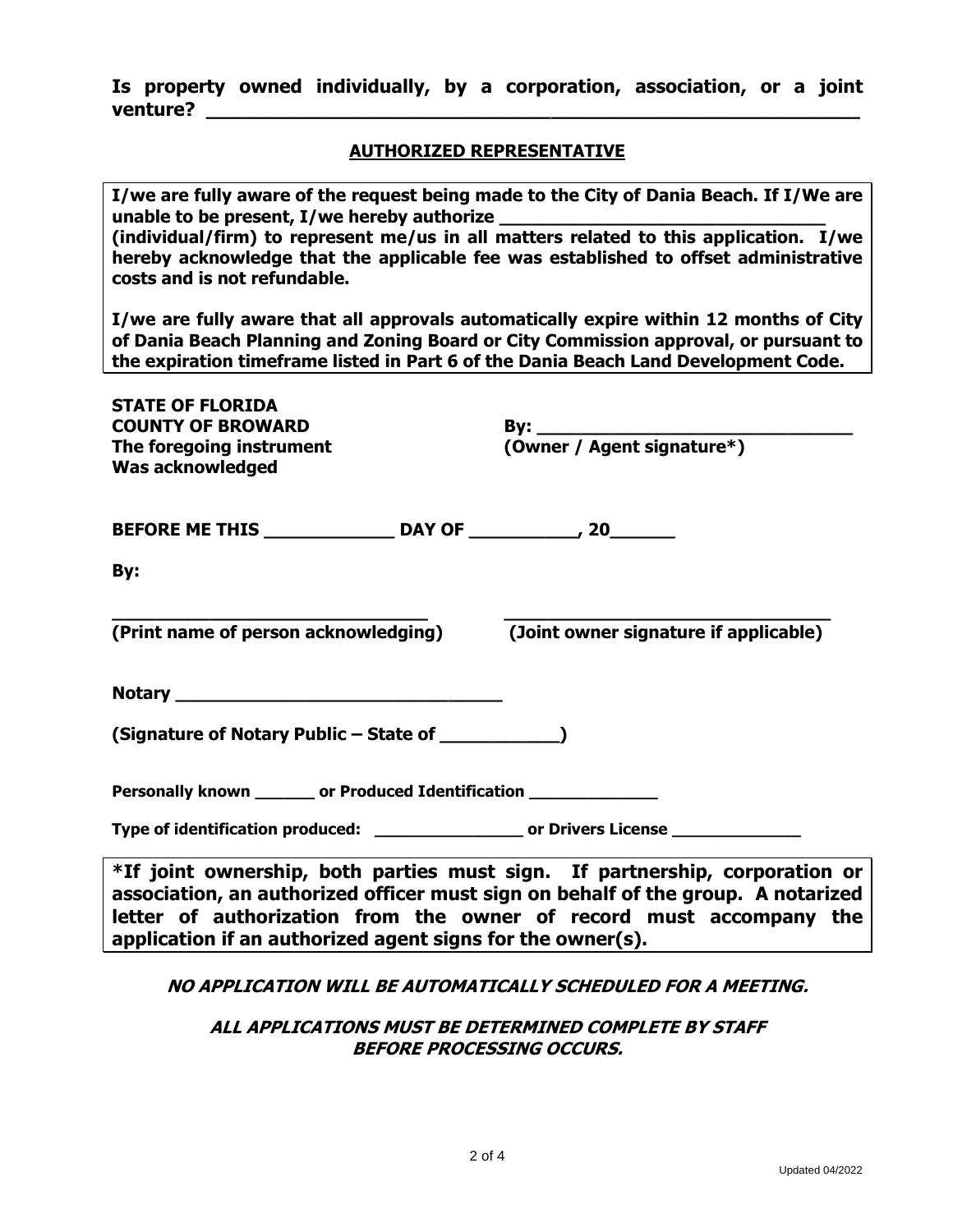### **City of Dania Beach APPLICATION TYPE AND FEE SCHEDULE**

#### **INCOMPLETE SUBMITTALS ARE NOT ACCEPTABLE FOR REVIEW AND PROCESSING.**

The following fees shall apply to all applications for land use plan amendments, rezoning, special exception use, variances, site plans and other zoning related applications. These fees are used to defray staff cost in the evaluation of the proposal made and provide for the required notices and public advertisements according to Florida State statutes and the Dania Beach Land Development Code. Should any applicant have more than one type of request submitted to the City, the applications involved should be submitted at the same time. The present City policy is to have concurrent reviews being processed before the final review and actions by the Planning and Zoning Board, City Commission, or both. It is the obligation of each applicant to review the appropriate City Codes and design standards related to the proposal before making any application to the City. The standard review process for all development applications are two (2) review cycles. **Any additional review or public notice required by staff or professional consultants will be charged to the applicant as per "Section 685-10 Cost Recovery for Development Review" of the Dania Beach Land Development Code.** 

| <b>APPLICATION TYPE</b>       | <b>FEE</b>                                                                                  |  |  |
|-------------------------------|---------------------------------------------------------------------------------------------|--|--|
| <b>LAND USE</b>               |                                                                                             |  |  |
| Assignment of Flex Units or   | Filing fee = $$4,000.00$ plus \$5.00 per flex, reserve or LAC/RAC unit or hotel room or     |  |  |
| Acreage                       | \$100 per acre or portion of such area                                                      |  |  |
|                               | Includes Staff processing, 2 review cycles, advertising and notice costs                    |  |  |
| Change of Land Use            | Filing fee = $$7,000.00$ , plus \$500.00 per acre or portion of area                        |  |  |
|                               | Includes Staff processing, 2 review cycles, advertising and notice costs                    |  |  |
| <b>ZONING</b>                 |                                                                                             |  |  |
| Change of Zoning (Rezoning)   | Less than 2 acres - $$2,600.00$                                                             |  |  |
|                               | Greater than 2 acres - \$6,200.00                                                           |  |  |
|                               | Includes Staff processing, 2 review cycles, advertising and notice costs                    |  |  |
| Zoning Code Text Amendment    | Changing the list of Permitted Uses - \$6,000.00                                            |  |  |
|                               | General Text - \$2,000.00                                                                   |  |  |
| <b>PLAT</b>                   | (Perimeter) Filing fee = \$3,000.00 plus \$50.00 per acre or portion of such area           |  |  |
|                               | (Subdivision) Filing fee = $$3,000.00$ plus \$100 per acre or portion of such area          |  |  |
|                               | Cost Recovery Fee: \$10,000.00                                                              |  |  |
|                               | Includes Staff processing, 2 review cycles, advertising and notice costs                    |  |  |
| Delegation Request            | \$1,500.00                                                                                  |  |  |
|                               | Cost Recovery Fee: \$10,000.00                                                              |  |  |
|                               | Includes Staff processing, 2 review cycles, advertising and notice costs                    |  |  |
| <b>SITE PLAN</b>              |                                                                                             |  |  |
| Site Plan                     | <b>Filling Fee: \$3,000.00</b>                                                              |  |  |
|                               | Plus, retainer for staff/consultant review, administrative and notice costs as per "Section |  |  |
|                               | 685-10 Cost Recovery for Development Review" of the Land Development Code)                  |  |  |
|                               | Cost Recovery= $$10,000.00$                                                                 |  |  |
|                               | Fire Plan Review Fee: \$1,120.00                                                            |  |  |
|                               | Minimum fee: \$14,120.00                                                                    |  |  |
|                               | Includes Staff processing, two (2) review cycles, advertising and notice costs              |  |  |
| <b>Site Plan Revisions</b>    | <b>Filling Fee: \$1,500.00</b>                                                              |  |  |
|                               | Fire Plan Review Fee: \$200.00                                                              |  |  |
|                               | Cost Recovery Fee: \$10,000.00                                                              |  |  |
|                               | Two (2) review cycles.                                                                      |  |  |
|                               | (Plus, fee for each associated variance as listed in the fee schedule and cost as per       |  |  |
|                               | "Section 685-10 Cost Recovery for Development Review" of the Land Development               |  |  |
|                               | Code)                                                                                       |  |  |
| Extension of Approval(s)      | \$1,250.00 - Single Extension (PLUS) an additional                                          |  |  |
| (Site plan, variance, special | \$ 250.00 for each associated approval                                                      |  |  |
| exception requests)           |                                                                                             |  |  |